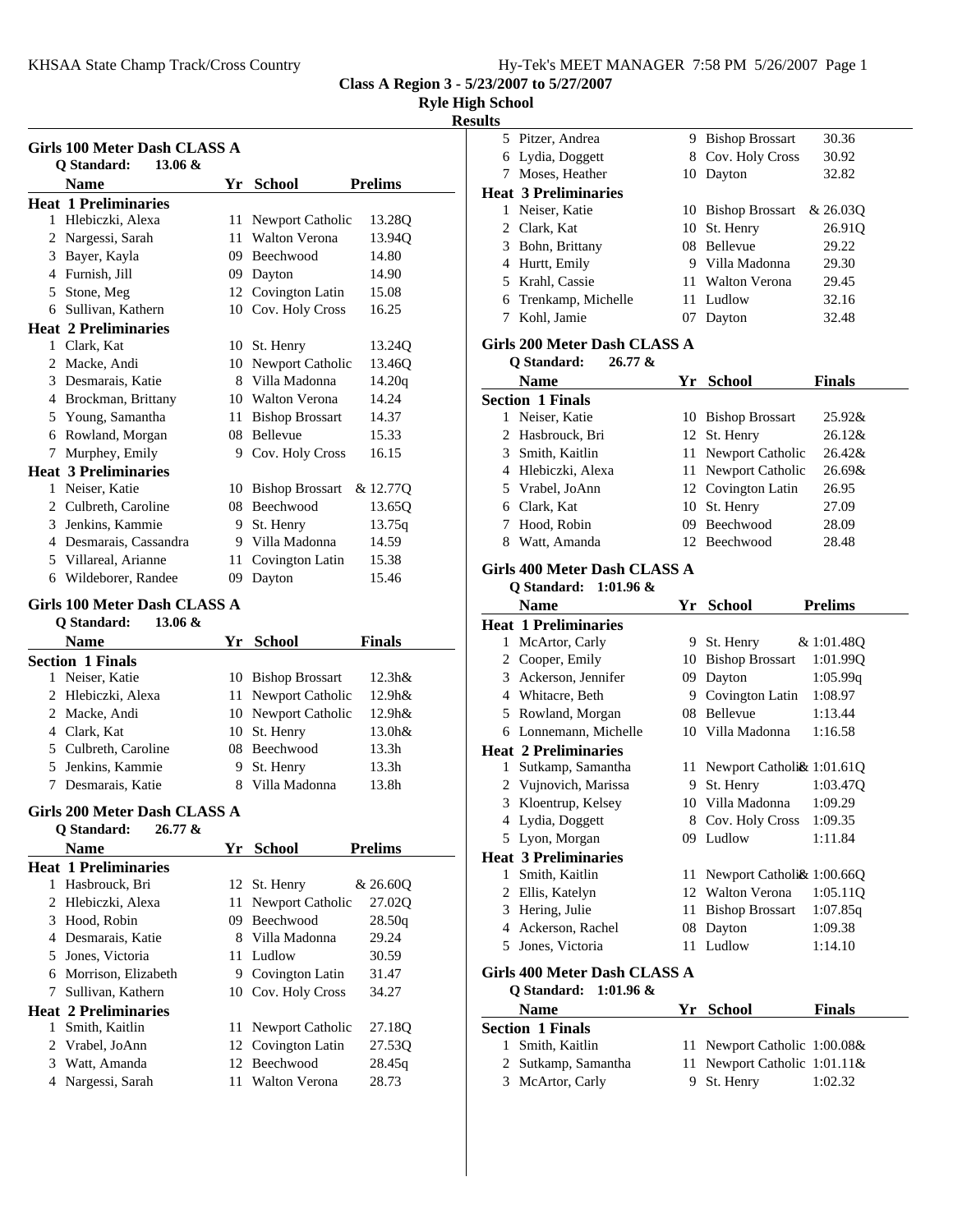**Class A Region 3 - 5/23/2007 to 5/27/2007**

|   | KHSAA State Champ Track/Cross Country            |    |                                                  |                                 | ну-те                                     |
|---|--------------------------------------------------|----|--------------------------------------------------|---------------------------------|-------------------------------------------|
|   |                                                  |    |                                                  | Class A Region 3 - 5/23/2007 to |                                           |
|   |                                                  |    |                                                  |                                 | <b>Ryle High School</b><br><b>Results</b> |
|   | Section 1 Finals  (Girls 400 Meter Dash CLASS A) |    |                                                  |                                 | 7 Mil                                     |
|   | <b>Name</b>                                      |    | Yr School                                        | <b>Finals</b>                   | 8 Eife                                    |
|   | 4 Vujnovich, Marissa                             |    | 9 St. Henry                                      | 1:02.35                         | 9 Sch                                     |
|   | 5 Cooper, Emily                                  |    | 10 Bishop Brossart                               | 1:02.85                         | Gei<br>10                                 |
|   | 6 Ackerson, Jennifer                             |    | 09 Dayton                                        | 1:04.71                         | 11<br>Can                                 |
|   | 7 Ellis, Katelyn                                 |    | 12 Walton Verona                                 | 1:05.59                         | 12<br>Plat                                |
|   | 8 Hering, Julie                                  |    | 11 Bishop Brossart                               | 1:06.58                         | 13<br>Sch                                 |
|   |                                                  |    |                                                  |                                 | 14 Pari                                   |
|   | Girls 800 Meter Run CLASS A                      |    |                                                  |                                 | Girls 100                                 |
|   | Q Standard:<br>$2:29.19 \&$                      |    |                                                  |                                 | Q Sta                                     |
|   | <b>Name</b>                                      |    | Yr School                                        | <b>Finals</b>                   | Nai                                       |
|   | <b>Section 1</b>                                 |    |                                                  |                                 |                                           |
|   | 1 Freppon, Kaela                                 |    | 10 Newport Catholic 2:21.89&                     |                                 | Heat 1 P<br>1                             |
|   | 2 Wilhoit, Lindsey                               |    | 10 St. Henry                                     | 2:26.90&                        | Wa                                        |
|   | 3 Welte, Demi                                    |    | 8 Walton Verona                                  | 2:27.80&                        | 2 Byr<br>3 Gue                            |
|   | 4 Ulanowski, Brianna                             |    | 10 St. Henry                                     | 2:29.23                         | 4 O'L                                     |
|   | 5 Stoll, Kiley                                   |    | 8 Villa Madonna                                  | 2:29.73                         | 5 Bih                                     |
|   | 6 Miller, Sarah                                  |    | 10 Villa Madonna                                 | 2:33.43                         | 6<br>Mat                                  |
|   | 7 Guevara, Ashley                                |    | 9 Walton Verona                                  | 2:34.60                         | 7                                         |
|   | 8 Schulenberg, Julia                             |    | 10 Newport Catholic 2:37.13                      |                                 | Swo                                       |
|   | 9 Eifert, Ashley                                 |    | 9 Cov. Holy Cross                                | 2:42.89                         | 8 Haa                                     |
|   | 10 Barth, Lily                                   |    | 8 Cov. Holy Cross                                | 2:47.46                         | Heat 2 P                                  |
|   | 11 Heil, Jill                                    |    | 12 Bishop Brossart                               | 2:50.71                         | 1<br>Rey                                  |
|   | 12 Gibbons, Courtney                             |    | 09 Beechwood                                     | 3:01.96                         | <b>Hyc</b><br>2<br>3                      |
|   | 13 Laws, Jasmine                                 |    | 07 Ludlow                                        | 3:23.34                         | <b>Bro</b><br>Sch<br>4                    |
|   | Girls 1600 Meter Run CLASS A                     |    |                                                  |                                 | 5                                         |
|   | Q Standard: 5:35.50 &                            |    |                                                  |                                 | Vat<br>Sate<br>6                          |
|   | <b>Name</b>                                      |    | Yr School                                        | <b>Finals</b>                   | Wo<br>7                                   |
|   | <b>Section 1</b>                                 |    |                                                  |                                 |                                           |
|   | 1 Rodgers, Lily                                  |    | 9 Covington Latin                                | 5:26.35&                        | Girls 100                                 |
|   | 2 Frigo, Maria                                   |    | 9 St. Henry                                      | 5:27.35&                        | Q Sta                                     |
|   | 3 Lageman, Karen                                 |    | 12 St. Henry                                     | 5:33.65&                        | Na                                        |
|   | 4 Pugh, Sarah                                    |    | 12 Villa Madonna                                 | 5:39.60                         | Section                                   |
|   | 5 Miller, Katie                                  |    | 7 Villa Madonna                                  | 5:46.06                         | Rey<br>1                                  |
|   | 6 Arlinghous, Celia                              |    | 10 Cov. Holy Cross                               | 5:46.89                         | 2<br><b>Hyc</b>                           |
| 7 | Cantrall, Chelsea                                | 12 | <b>Walton Verona</b>                             | 5:48.22                         | 3<br>Byr                                  |
| 8 | Schulenberg, Julia                               |    | 10 Newport Catholic 5:55.97                      |                                 | 4<br>Wa                                   |
|   | 9 Eifert, Ashley                                 |    | 9 Cov. Holy Cross                                | 5:57.89                         | 5<br><b>Bro</b>                           |
|   | 10 Abner, Alexa                                  |    | 10 Newport Catholic 6:11.72                      |                                 | 6<br>Gue                                  |
|   | 11 Plattner, Jessa                               |    | 8 Covington Latin                                | 6:18.51                         | 7<br>O <sub>L</sub>                       |
|   | 12 Murrary, Christina                            |    | 12 Bishop Brossart                               | 6:19.06                         | 8<br>Bih                                  |
|   |                                                  |    |                                                  |                                 |                                           |
|   | 13 Gaupel, Jennifer                              |    | 11 Ludlow                                        | 6:23.94                         |                                           |
|   | 14 Parnell, Sarah                                |    | 8 Walton Verona                                  | 6:31.26                         | Girls 300                                 |
|   | 15 Zilliox, Alex                                 | 10 | <b>Bishop Brossart</b>                           | 6:44.17                         | Q Sta                                     |
|   |                                                  |    |                                                  |                                 | Nai                                       |
|   | Girls 3200 Meter Run CLASS A                     |    |                                                  |                                 | Heat 1 P<br>Gar<br>$\mathbf{1}$           |
|   | Q Standard: 12:39.11 &<br><b>Name</b>            |    |                                                  |                                 | Mu<br>2                                   |
|   |                                                  |    | Yr School                                        | <b>Finals</b>                   | 3<br>Lus                                  |
|   | <b>Section 1</b>                                 |    |                                                  |                                 | 4                                         |
|   | 1 Rodgers, Lily                                  |    | 9 Covington Latin 12:06.44&                      |                                 | Hyc<br><b>Wo</b><br>5                     |
|   | 2 Lageman, Karen                                 |    | 12 St. Henry                                     | 12:13.58&                       | Bol<br>6                                  |
|   | 3 Frigo, Maria                                   |    | 9 St. Henry                                      | 12:28.84&                       |                                           |
|   | 4 Arlinghous, Celia                              |    | 10 Cov. Holy Cross 12:35.07&<br>12 Villa Madonna |                                 | Heat 2 P<br>1<br>Lus                      |
| 6 | 5 Pugh, Sarah<br>Schilling, Christine            | 11 | Bishop Brossart 12:40.43                         | 12:36.31&                       | 2<br>O <sub>L</sub>                       |

| 7 Miller, Katie      | 7 Villa Madonna 13:11.11     |  |
|----------------------|------------------------------|--|
| 8 Eifert, Ashley     | 9 Cov. Holy Cross 13:28.24   |  |
| 9 Schuman, Maria     | 10 Newport Catholic 13:32.20 |  |
| 10 Geiger, Julie     | 10 Bishop Brossart 13:32.98  |  |
| 11 Cantrall, Chelsea | 12 Walton Verona 13:48.79    |  |
| 12 Plattner, Jessa   | 8 Covington Latin 14:12.18   |  |
| 13 Schwarber, Amy    | 9 Newport Catholic 14:16.48  |  |
| 14 Parnell, Sarah    | 8 Walton Verona 14:20.97     |  |

### **Girls 100 Meter Hurdles CLASS A Q Standard: 16.83 &**

|   | V vianuai u.<br>$10.00 \alpha$ |     |                             |                |
|---|--------------------------------|-----|-----------------------------|----------------|
|   | Name                           | Yr  | <b>School</b>               | <b>Prelims</b> |
|   | <b>Heat 1 Preliminaries</b>    |     |                             |                |
| 1 | Wagner, Alicia                 |     | 12 Cov. Holy Cross & 16.64Q |                |
| 2 | Byrns, Paula                   | 10  | St. Henry                   | 17.11Q         |
| 3 | Guevara, Kristen               |     | 10 Walton Verona            | 17.11Q         |
| 4 | O'Leary, Samantha              | 10  | <b>Bishop Brossart</b>      | 17.48q         |
| 5 | Bihl, Kim                      | 9   | Newport Catholic            | 17.70q         |
| 6 | Matthews, Rebecca              | 10  | <b>Beechwood</b>            | 20.09          |
| 7 | Swope, Danielle                | 08  | Bellevue                    | 21.32          |
| 8 | Haas, Olivia                   | 9   | Villa Madonna               | 21.78          |
|   | <b>Heat 2 Preliminaries</b>    |     |                             |                |
| 1 | Reynolds, Mallory              |     | 12 Bellevue                 | & 16.090       |
| 2 | Hyde, Kaley                    | 12  | Beechwood                   | & 16.700       |
| 3 | Brown, Rachel                  | 12  | St. Henry                   | 16.95Q         |
| 4 | Schultz, Kimber                | 10  | Newport Catholic            | 17.99          |
| 5 | Vater, McKenzie                | 11  | <b>Bishop Brossart</b>      | 18.60          |
| 6 | Satek, Kristina                | 11- | Covington Latin             | 19.07          |
| 7 | Worden, Rachel                 |     | 10 Villa Madonna            | 21.09          |

### **Girls 100 Meter Hurdles CLASS A**

**Q Standard: 16.83 &**

|   | <b>Name</b>             |   | Yr School          | Finals |
|---|-------------------------|---|--------------------|--------|
|   | <b>Section 1 Finals</b> |   |                    |        |
| L | Reynolds, Mallory       |   | 12 Bellevue        | 15.60& |
|   | 2 Hyde, Kaley           |   | 12 Beechwood       | 16.04& |
|   | 3 Byrns, Paula          |   | 10 St. Henry       | 16.40& |
|   | 4 Wagner, Alicia        |   | 12 Cov. Holy Cross | 16.62& |
|   | 5 Brown, Rachel         |   | 12 St. Henry       | 16.73& |
|   | 6 Guevara, Kristen      |   | 10 Walton Verona   | 16.91  |
|   | 7 O'Leary, Samantha     |   | 10 Bishop Brossart | 17.22  |
|   | Bihl, Kim               | 9 | Newport Catholic   | 17.23  |

### **Girls 300 Meter Hurdles CLASS A**

**Q Standard: 49.03 &**

| Name                        |    | Yr School           | <b>Prelims</b> |
|-----------------------------|----|---------------------|----------------|
| <b>Heat 1 Preliminaries</b> |    |                     |                |
| Gamm, Kacie                 |    | 12 St. Henry        | &48.700        |
| 2 Muench, Corryn            |    | 11 Newport Catholic | 49.16O         |
| 3 Lussi, Olivia             |    | 10 Walton Verona    | 51.98q         |
| 4 Hyde, Kaley               |    | 12 Beechwood        | 55.05          |
| 5 Worden, Rachel            |    | 10 Villa Madonna    | 59.26          |
| 6 Bole, Stephanie           |    | 10 Dayton           | 1:06.47        |
| <b>Heat 2 Preliminaries</b> |    |                     |                |
| Lussi, Gretchen             | 10 | Walton Verona       | & 48.30Q       |
| 2 O'Leary, Samantha         |    | 10 Bishop Brossart  | 50.190         |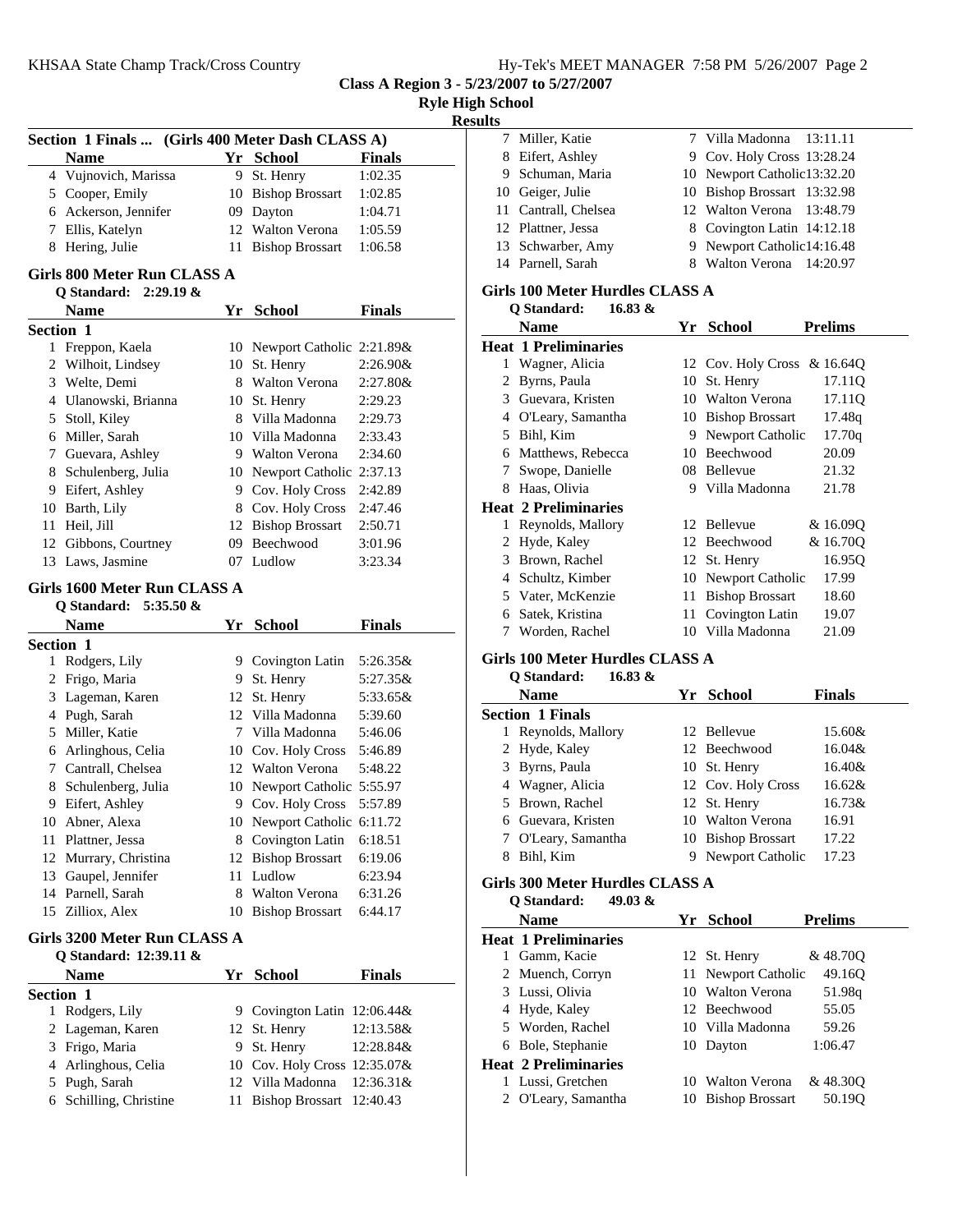|  |  |  |  | Hy-Tek's MEET MANAGER 7:58 PM 5/26/2007 Page 3 |  |  |  |
|--|--|--|--|------------------------------------------------|--|--|--|
|--|--|--|--|------------------------------------------------|--|--|--|

**Class A Region 3 - 5/23/2007 to 5/27/2007**

|   | Heat 2 Preliminaries  (Girls 300 Meter Hurdles CLASS A) |                                         |  |
|---|---------------------------------------------------------|-----------------------------------------|--|
|   | <b>Name</b>                                             | Yr School<br><b>Prelims</b>             |  |
|   | 3 Brennan, Shae                                         | 9 Newport Catholic<br>52.94             |  |
|   | 4 Serrano, Alex                                         | 12 Cov. Holy Cross<br>59.71             |  |
|   | 5 Haas, Olivia                                          | 9 Villa Madonna<br>1:00.37              |  |
|   | <b>Heat 3 Preliminaries</b>                             |                                         |  |
|   | 1 Vrabel, JoAnn                                         | 12 Covington Latin & 48.31Q             |  |
|   | 2 Dooley, Paige                                         | 9 St. Henry<br>50.24Q                   |  |
|   | 3 Wagner, Alicia                                        | 12 Cov. Holy Cross<br>51.13q            |  |
|   | 4 Vittetoe, Ellie                                       | 09 Beechwood<br>54.66                   |  |
|   | Girls 300 Meter Hurdles CLASS A                         |                                         |  |
|   | Q Standard:<br>49.03 $\&$                               |                                         |  |
|   | <b>Name</b>                                             | Yr School<br><b>Finals</b>              |  |
|   | <b>Section 1 Finals</b>                                 |                                         |  |
|   | 1 Lussi, Gretchen                                       | 10 Walton Verona<br>46.28&              |  |
|   | 2 Vrabel, JoAnn                                         | 12 Covington Latin<br>46.86&            |  |
|   | 3 Muench, Corryn                                        | 11 Newport Catholic<br>47.31&           |  |
|   | 4 Gamm, Kacie                                           | 12 St. Henry<br>48.30&                  |  |
|   | 5 O'Leary, Samantha                                     | 10 Bishop Brossart<br>49.09             |  |
|   | 6 Dooley, Paige                                         | 9 St. Henry<br>49.87                    |  |
|   | 7 Wagner, Alicia                                        | 12 Cov. Holy Cross<br>50.14             |  |
|   | --- Lussi, Olivia                                       | 10 Walton Verona<br>DQ                  |  |
|   |                                                         |                                         |  |
|   |                                                         |                                         |  |
|   | Girls 4x100 Meter Relay CLASS A                         |                                         |  |
|   | Q Standard:<br>52.80 &                                  |                                         |  |
|   | Team                                                    | <b>Prelims</b><br><b>Relay</b>          |  |
|   | <b>Heat 1 Preliminaries</b>                             |                                         |  |
|   | 1 St. Henry District                                    | & 52.28Q                                |  |
|   | 1) Wilhoit, Lindsey 10                                  | 2) Clark, Kat 10                        |  |
|   | 3) Hasbrouck, Bri 12                                    | 4) Gamm, Kacie 12                       |  |
|   | 5) Jenkins, Kammie 9                                    | 6) McArtor, Carly 9                     |  |
|   | 2 Bishop Brossart                                       | 53.44Q                                  |  |
|   | 1) O'Leary, Samantha 10                                 | 2) Snyder, Katelyn 12                   |  |
|   | 3) O'Leary, Shannon 10                                  | 4) Neiser, Katie 10                     |  |
|   | 5) Wyatt, Emmie 9                                       | 6) Young, Samantha 11                   |  |
|   | 7) Bertram, Lindsay 12<br>3 Villa Madonna               | 8) Moss, Kelsey 10<br>57.420            |  |
|   | 1) Desmarais, Cassandra 9                               | 2) Desmarais, Katie 8                   |  |
|   |                                                         |                                         |  |
|   | 3) Samotis, Lindsey 10                                  | 4) Kennedy, Laura 10                    |  |
|   | 5) Hurtt, Emily 9                                       | 6) Huller, Abbey 11                     |  |
| 4 | 7) Haas, Olivia 9                                       | 8) Kloentrup, Kelsey 10                 |  |
|   | Ludlow                                                  | 59.10q                                  |  |
|   | 1) Lyon, Morgan 09                                      | 2) Trenkamp, Michelle 11                |  |
|   | 3) Wirth, Kristen 11                                    | 4) Wirth, Megan 09                      |  |
|   | 5) Jones, Victoria 11                                   |                                         |  |
|   | Covington Latin                                         | DQ                                      |  |
|   | 1) Villareal, Arianne 11                                | 2) Morrison, Elizabeth 9                |  |
|   | 3) Whitacre, Beth 9<br>5) Satek, Kristina 11            | 4) Stone, Meg 12<br>6) Vrabel, JoAnn 12 |  |

| <b>Ryle High School</b> |  |                |  |
|-------------------------|--|----------------|--|
|                         |  | <b>Results</b> |  |
|                         |  |                |  |

|    | <b>Heat 2 Preliminaries</b> |                          |
|----|-----------------------------|--------------------------|
| 1. | Newport Catholic            | & 52.660                 |
|    | 1) Schaber, Tricia 12       | 2) Schiebel, Katie 12    |
|    | 3) Macke, Andi 10           | 4) Muench, Corryn 11     |
|    | 5) Brennan, Shae 9          | 6) Sutkamp, Samantha 11  |
|    | 7) Hlebiczki, Alexa 11      | 8) Smith, Kaitlin 11     |
|    | 2 Beechwood                 | 54.01Q                   |
|    | 1) Watt, Amanda 12          | 2) Carlotta, Chloe 11    |
|    | 3) Culbreth, Caroline 08    | 4) Hood, Robin 09        |
|    | 5) Hyde, Kaley 12           | 6) Vittetoe, Ellie 09    |
|    | 7) Bayer, Kayla 09          |                          |
|    | 3 Walton Verona             | 55.04Q                   |
|    | 1) Nargessi, Sarah 11       | 2) Krahl, Cassie 11      |
|    | 3) Guevara, Kristen 10      | 4) Brockman, Brittany 10 |
|    | 5) Ellis, Katelyn 12        | 6) Welte, Demi 8         |
|    | 4 Bellevue                  | 59.73g                   |
|    | 1) Bohn, Brittany 08        | 2) Reynolds, Mindi 08    |
|    | 3) Swope, Danielle 08       | 4) Rowland, Morgan 08    |
| 5. | Dayton                      | 1:01.77                  |
|    | 1) Wildeborer, Randee 09    | 2) Bole, Stephanie 10    |
|    | 3) Moses, Heather 10        | 4) Furnish, Jill 09      |
|    | 5) Ackerson, Jennifer 09    | 6) Kohl, Jamie 07        |
|    | 7) Ackerson, Rachel 08      |                          |

### **Girls 4x100 Meter Relay CLASS A Q Standard: 52.80 &**

|              | <b>Team</b>               | <b>Relay</b>            | <b>Finals</b> |
|--------------|---------------------------|-------------------------|---------------|
|              | <b>Section 1 Finals</b>   |                         |               |
| $\mathbf{1}$ | St. Henry District        |                         | 51.56&        |
|              | 1) Clark, Kat 10          | 2) Wilhoit, Lindsey 10  |               |
|              | 3) Gamm, Kacie 12         | 4) Hasbrouck, Bri 12    |               |
|              | 5) McArtor, Carly 9       | 6) Jenkins, Kammie 9    |               |
| 2            | Newport Catholic          |                         | 51.59&        |
|              | 1) Schaber, Tricia 12     | 2) Macke, Andi 10       |               |
|              | 3) Schiebel, Katie 12     | 4) Muench, Corryn 11    |               |
|              | 5) Hlebiczki, Alexa 11    | 6) Smith, Kaitlin 11    |               |
|              | 7) Brennan, Shae 9        | 8) Sutkamp, Samantha 11 |               |
| 3            | <b>Bishop Brossart</b>    |                         | 52.34&        |
|              | 1) Snyder, Katelyn 12     | 2) Neiser, Katie 10     |               |
|              | 3) Moss, Kelsey 10        | 4) O'Leary, Samantha 10 |               |
|              | 5) O'Leary, Shannon 10    | 6) Bertram, Lindsay 12  |               |
|              | 7) Wyatt, Emmie 9         | 8) Young, Samantha 11   |               |
| 4            | Beechwood                 |                         | 52.90         |
|              | 1) Watt, Amanda 12        | 2) Carlotta, Chloe 11   |               |
|              | 3) Culbreth, Caroline 08  | 4) Hood, Robin 09       |               |
|              | 5) Hyde, Kaley 12         | 6) Vittetoe, Ellie 09   |               |
|              | 7) Bayer, Kayla 09        |                         |               |
| 5            | Walton Verona             |                         | 54.09         |
|              | 1) Guevara, Kristen 10    | 2) Nargessi, Sarah 11   |               |
|              | 3) Brockman, Brittany 10  | 4) Krahl, Cassie 11     |               |
|              | 5) Welte, Demi 8          | 6) Ellis, Katelyn 12    |               |
|              | 6 Villa Madonna           |                         | 57.26         |
|              | 1) Desmarais, Cassandra 9 | 2) Desmarais, Katie 8   |               |
|              | 3) Samotis, Lindsey 10    | 4) Kennedy, Laura 10    |               |
|              | 5) Hurtt, Emily 9         | 6) Huller, Abbey 11     |               |
|              | 7) Kloentrup, Kelsey 10   | 8) Haas, Olivia 9       |               |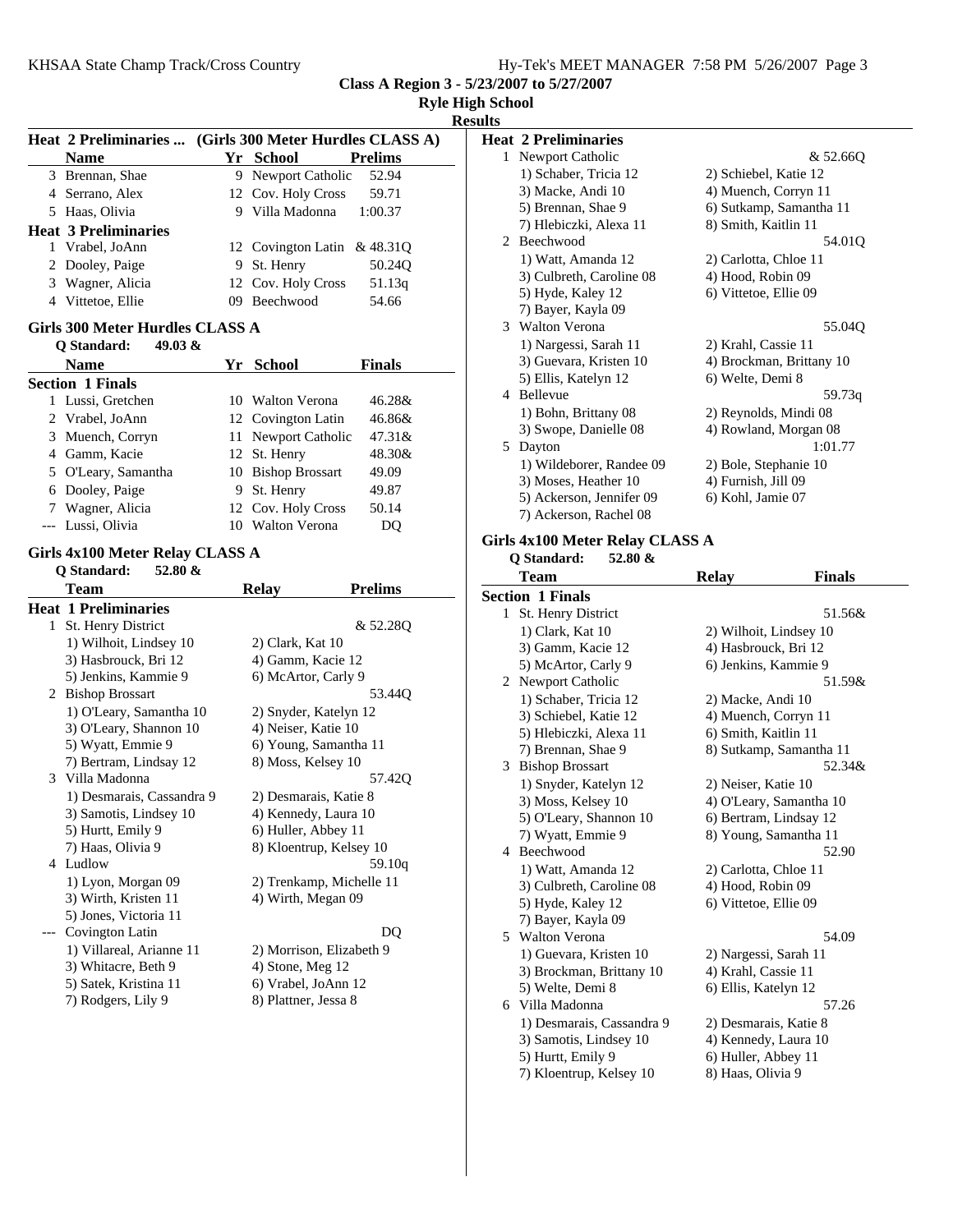**Class A Region 3 - 5/23/2007 to 5/27/2007**

|              |                                                     |                       |                          | <b>Ryle High School</b><br><b>Results</b> |
|--------------|-----------------------------------------------------|-----------------------|--------------------------|-------------------------------------------|
|              | Section 1 Finals  (Girls 4x100 Meter Relay CLASS A) |                       |                          | 3<br>W <sub>3</sub>                       |
|              | Team                                                | <b>Relay</b>          | <b>Finals</b>            | 1)                                        |
| 7            | Ludlow                                              |                       | 57.61                    | 3)                                        |
|              | 1) Trenkamp, Michelle 11                            | 2) Wirth, Megan 09    |                          | 5)                                        |
|              | 3) Lyon, Morgan 09                                  | 4) Wirth, Kristen 11  |                          | 4 Lu                                      |
|              | 5) Jones, Victoria 11                               |                       |                          | 1)                                        |
|              | 8 Bellevue                                          |                       | 57.77                    | 3)                                        |
|              | 1) Bohn, Brittany 08                                |                       | 2) Reynolds, Mindi 08    | 5)                                        |
|              | 3) Rowland, Morgan 08                               | 4) Swope, Danielle 08 |                          | 5 Be                                      |
|              | Girls 4x200 Meter Relay CLASS A                     |                       |                          | 1)                                        |
|              | 1:50.67 $&$<br>Q Standard:                          |                       |                          | 3)                                        |
|              | Team                                                | <b>Relay</b>          | <b>Prelims</b>           | Girls 4x                                  |
|              | <b>Heat 1 Preliminaries</b>                         |                       |                          | Q St                                      |
|              | 1 Newport Catholic                                  |                       | & 1:48.10Q               | Te                                        |
|              | 1) Schaber, Tricia 12                               |                       | 2) Sutkamp, Samantha 11  | <b>Section</b>                            |
|              | 3) Muench, Corryn 11                                | 4) Smith, Kaitlin 11  |                          | 1 Bis                                     |
|              | 5) Macke, Andi 10                                   | 6) Schiebel, Katie 12 |                          | 1)                                        |
|              | 7) Brennan, Shae 9                                  |                       | 8) Hlebiczki, Alexa 11   | 3)                                        |
|              | 2 Bishop Brossart                                   |                       | & 1:48.52Q               | (5)                                       |
|              | 1) Cooper, Emily 10                                 | 2) Snyder, Katelyn 12 |                          | 7)                                        |
|              | 3) O'Leary, Samantha 10                             | 4) Neiser, Katie 10   |                          | 2 St.                                     |
|              | 5) Hering, Julie 11                                 | 6) Martin, Julia 9    |                          | 1)                                        |
|              | 7) Forschler, Bridgette 12                          |                       | 8) Bertram, Lindsay 12   | 3)                                        |
|              | 3 Covington Latin                                   |                       | 1:56.63Q                 | 5)                                        |
|              | 1) Vrabel, JoAnn 12                                 |                       | 2) Morrison, Elizabeth 9 | 3 Ne                                      |
|              | 3) Whitacre, Beth 9                                 | 4) Stone, Meg 12      |                          | 1)                                        |
|              | 5) Villareal, Arianne 11                            | 6) Satek, Kristina 11 |                          | 3)                                        |
|              | 7) Rodgers, Lily 9                                  | 8) Plattner, Jessa 8  |                          | (5)                                       |
|              | 4 Villa Madonna                                     |                       | 1:59.62q                 | (7)                                       |
|              | 1) Kloentrup, Kelsey 10                             | 2) Hurtt, Emily 9     |                          | 4 Be                                      |
|              | 3) Samotis, Lindsey 10                              | 4) Keegan, Ria 10     |                          | 1)                                        |
|              | 5) Huller, Abbey 11                                 | 6) Desmarais, Katie 8 |                          | 3)                                        |
|              | 7) Desmarais, Cassandra 9                           | 8) Kennedy, Laura 10  |                          | (5)                                       |
|              | 5 Cov. Holy Cross                                   |                       | 2:08.03                  | (7)                                       |
|              | 1) Lydia, Doggett 8                                 | 2) Murphey, Emily 9   |                          | $5 W_i$                                   |
|              | 3) Serrano, Alex 12                                 |                       | 4) Sullivan, Kathern 10  | 1)                                        |
|              | 5) Barth, Lily 8                                    |                       |                          | 3)                                        |
|              | 6 Dayton                                            |                       | 2:11.80                  | 5)                                        |
|              | 1) Wildeborer, Randee 09                            | 2) Bole, Stephanie 10 |                          | 6 Co                                      |
|              | 3) Moses, Heather 10                                |                       | 4) Ackerson, Jennifer 09 | 1)                                        |
|              | 5) Ackerson, Rachel 08                              | 6) Kohl, Jamie 07     |                          | 3)                                        |
|              | 7) Furnish, Jill 09                                 |                       |                          | 5)                                        |
|              | <b>Heat 2 Preliminaries</b>                         |                       |                          | (7)                                       |
| $\mathbf{1}$ | St. Henry District                                  |                       | & 1:47.10Q               | 7<br>Vil                                  |
|              | 1) Clark, Kat 10                                    | 2) McArtor, Carly 9   |                          | 1)                                        |
|              | 3) Hasbrouck, Bri 12                                | 4) Gamm, Kacie 12     |                          | 3)                                        |
|              | 5) Byrns, Paula 10                                  | 6) Jenkins, Kammie 9  |                          | 5)                                        |
|              | 2 Beechwood                                         |                       | 1:53.31Q                 | (7)                                       |
|              | 1) Hyde, Kaley 12                                   | 2) Carlotta, Chloe 11 |                          | 8 Lu                                      |
|              | 3) Watt, Amanda 12                                  | 4) Hood, Robin 09     |                          | 1)<br>3)                                  |
|              | 5) Bayer, Kayla 09                                  |                       | 6) Culbreth, Caroline 08 | 5)                                        |
|              | 7) Vittetoe, Ellie 09                               |                       |                          |                                           |

**Results** 3 1:54.57Q Walton Verona 1) Ellis, Katelyn 12 2) Nargessi, Sarah 11 3) Krahl, Cassie 11 4) Brockman, Brittany 10 5) Guevara, Kristen 10 6) Welte, Demi 8 4 2:03.88q Ludlow 1) Jones, Victoria 11 2) Lyon, Morgan 09 3) Trenkamp, Michelle 11 4) Wirth, Megan 09 5) Wirth, Kristen 11 5 Bellevue 2:06.41 1) Bohn, Brittany 08 2) Reynolds, Mindi 08 3) Swope, Danielle 08 4) Rowland, Morgan 08 **Girls 4x200 Meter Relay CLASS A Q Standard: 1:50.67 &** Team Relay Finals **Section 1 Finals** 1:46.56& 1:46.56& 1) Snyder, Katelyn 12 2) O'Leary, Samantha 10 3) Neiser, Katie 10 4) Cooper, Emily 10 5) Martin, Julia 9 6) Hering, Julie 11 7) Forschler, Bridgette 12 8) Bertram, Lindsay 12 2 St. Henry District 1:47.09& 1) Hasbrouck, Bri 12 2) Gamm, Kacie 12 3) McArtor, Carly 9 4) Clark, Kat 10 5) Byrns, Paula 10 6) Jenkins, Kammie 9 3 1:47.28& Newport Catholic 1) Schaber, Tricia 12 2) Sutkamp, Samantha 11 3) Smith, Kaitlin 11 4) Muench, Corryn 11 5) Brennan, Shae 9 6) Schiebel, Katie 12 7) Macke, Andi 10 8) Hlebiczki, Alexa 11 4 1:51.71 Beechwood 1) Hyde, Kaley 12 2) Watt, Amanda 12 3) Hood, Robin 09 4) Carlotta, Chloe 11 5) Bayer, Kayla 09 6) Vittetoe, Ellie 09 7) Culbreth, Caroline 08 5 1:55.02 Walton Verona 1) Krahl, Cassie 11 2) Brockman, Brittany 10 3) Ellis, Katelyn 12 4) Nargessi, Sarah 11 5) Welte, Demi 8 6) Guevara, Kristen 10 6 1:57.06 Covington Latin 1) Vrabel, JoAnn 12 2) Morrison, Elizabeth 9 3) Whitacre, Beth 9 4) Satek, Kristina 11 5) Stone, Meg 12 6) Villareal, Arianne 11 7) Plattner, Jessa 8 8) Rodgers, Lily 9 7 2:00.17 Villa Madonna 1) Hurtt, Emily 9 2) Samotis, Lindsey 10 3) Keegan, Ria 10 4) Kloentrup, Kelsey 10 5) Huller, Abbey 11 6) Kennedy, Laura 10 7) Desmarais, Cassandra 9 8) Desmarais, Katie 8 8 2:04.95 Ludlow 1) Trenkamp, Michelle 11 2) Jones, Victoria 11 3) Wirth, Megan 09 4) Lyon, Morgan 09 5) Wirth, Kristen 11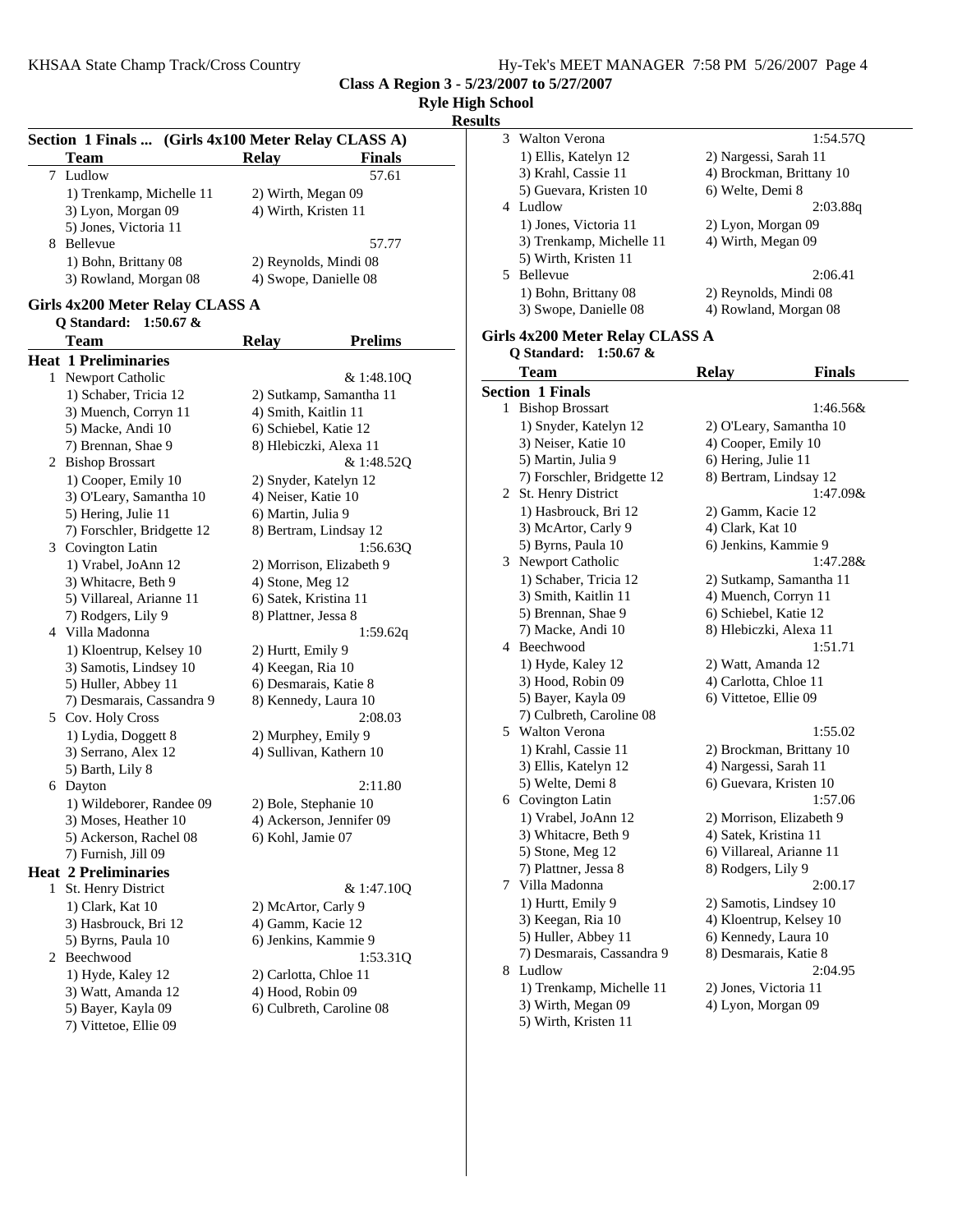KHSAA State Champ Track/Cross Country Fig. 2008 MEET MANAGER 7:58 PM 5/26/2007 Page 5

**Class A Region 3 - 5/23/2007 to 5/27/2007**

## **Ryle High School**

### **Results**

**Girls 4x400 Meter Relay CLASS A Q Standard: 4:18.92 &** Team Relay **Prelims Heat 1 Preliminaries** 1 St. Henry District & 4:09.73Q 1) Wilhoit, Lindsey 10 2) McArtor, Carly 9 3) Vujnovich, Marissa 9 4) Gamm, Kacie 12 5) Frigo, Maria 9 6) Ulanowski, Brianna 10 2 & 4:15.21Q Walton Verona 1) Lussi, Gretchen 10 2) Lussi, Olivia 10 3) Guevara, Ashley 9 4) Welte, Demi 8 5) Ellis, Katelyn 12 6) Parnell, Sarah 8 3 4:42.11Q Covington Latin 1) Whitacre, Beth 9 2) Stone, Meg 12 3) Morrison, Elizabeth 9 4) Rodgers, Lily 9 5) Satek, Kristina 11 6) Vrabel, JoAnn 12 7) Villareal, Arianne 11 8) Plattner, Jessa 8 4:44.00q 4:44.00q 1) Ackerson, Rachel 08 2) Bole, Stephanie 10 3) Kohl, Jamie 07 4) Ackerson, Jennifer 09 5) Wildeborer, Randee 09 6) Moses, Heather 10 7) Furnish, Jill 09 **Heat 2 Preliminaries** 1 Newport Catholic  $\&$  4:10.350 1) Freppon, Kaela 10 2) Sutkamp, Samantha 11 3) Smith, Kaitlin 11 4) Muench, Corryn 11 5) Hlebiczki, Alexa 11 6) Schiebel, Katie 12 7) Schaber, Tricia 12 8) Macke, Andi 10 2 4:27.39Q Bishop Brossart 1) Cook, Leah 10 2) Snyder, Katelyn 12 3) Hering, Julie 11 4) Cooper, Emily 10 5) Martin, Julia 9 6) Wyatt, Emmie 9 7) O'Leary, Shannon 10 8) O'Leary, Samantha 10 3 4:35.12Q Villa Madonna 1) Kloentrup, Kelsey 10 2) Miller, Sarah 10 3) Stoll, Kiley 8 4) Keegan, Ria 10 5) Hurtt, Emily 9 6) VanMelle, Lucy 12 7) Miller, Katie 7 8) Pugh, Sarah 12 4:48.22q 4:48.22q 1) Wagner, Alicia 12 2) Serrano, Alex 12 3) Arlinghous, Celia 10 4) Lydia, Doggett 8 5) Barth, Lily 8 5 5:00.57 Beechwood 1) Carlotta, Chloe 11 2) Gibbons, Courtney 09 3) Vittetoe, Ellie 09 4) Hyde, Kaley 12 5) Matthews, Rebecca 10 6) Meier, Mallory 07 7) Hood, Robin 09

## **Girls 4x400 Meter Relay CLASS A**

| O Standard: $4:18.92 \&$ |       |               |  |
|--------------------------|-------|---------------|--|
| Team                     | Relav | <b>Finals</b> |  |
| <b>Finals</b>            |       |               |  |
| --- Beechwood            |       | 4:55.03       |  |

|           | <b>Section 1 Finals</b>         |                         |               |
|-----------|---------------------------------|-------------------------|---------------|
|           | 1 Newport Catholic              |                         | 4:01.68&      |
|           | 1) Freppon, Kaela 10            | 2) Sutkamp, Samantha 11 |               |
|           | 3) Muench, Corryn 11            | 4) Smith, Kaitlin 11    |               |
|           | 5) Schaber, Tricia 12           | 6) Schiebel, Katie 12   |               |
|           | 7) Macke, Andi 10               | 8) Hlebiczki, Alexa 11  |               |
|           | 2 Walton Verona                 |                         | 4:11.17&      |
|           | 1) Welte, Demi 8                | 2) Guevara, Ashley 9    |               |
|           | 3) Lussi, Gretchen 10           | 4) Lussi, Olivia 10     |               |
|           | 5) Parnell, Sarah 8             | 6) Ellis, Katelyn 12    |               |
|           | 3 St. Henry District            |                         | $4:12.03\&$   |
|           | 1) McArtor, Carly 9             | 2) Wilhoit, Lindsey 10  |               |
|           | 3) Gamm, Kacie 12               | 4) Vujnovich, Marissa 9 |               |
|           | 5) Ulanowski, Brianna 10        | 6) Frigo, Maria 9       |               |
|           | 4 Bishop Brossart               |                         | 4:18.96       |
|           | 1) Snyder, Katelyn 12           | 2) Hering, Julie 11     |               |
|           | 3) Cook, Leah 10                | 4) Cooper, Emily 10     |               |
|           | 5) O'Leary, Samantha 10         | 6) O'Leary, Shannon 10  |               |
|           | 7) Martin, Julia 9              | 8) Wyatt, Emmie 9       |               |
|           | 5 Covington Latin               |                         | 4:34.21       |
|           | 1) Morrison, Elizabeth 9        | 2) Vrabel, JoAnn 12     |               |
|           | 3) Whitacre, Beth 9             | 4) Rodgers, Lily 9      |               |
|           | 5) Stone, Meg 12                | 6) Plattner, Jessa 8    |               |
|           | 7) Villareal, Arianne 11        | 8) Satek, Kristina 11   |               |
|           | 6 Villa Madonna                 |                         | 4:36.18       |
|           | 1) Kloentrup, Kelsey 10         | 2) Keegan, Ria 10       |               |
|           | 3) Miller, Sarah 10             | 4) Stoll, Kiley 8       |               |
|           | 5) Hurtt, Emily 9               | 6) Miller, Katie 7      |               |
|           | 7) Pugh, Sarah 12               |                         |               |
|           | 7 Dayton                        |                         | 4:39.14       |
|           | 1) Bole, Stephanie 10           | 2) Kohl, Jamie 07       |               |
|           | 3) Ackerson, Jennifer 09        | 4) Ackerson, Rachel 08  |               |
|           | 5) Furnish, Jill 09             | 6) Moses, Heather 10    |               |
|           | 7) Wildeborer, Randee 09        |                         |               |
|           | 8 Cov. Holy Cross               |                         | 4:55.02       |
|           | 1) Wagner, Alicia 12            | 2) Arlinghous, Celia 10 |               |
|           | 3) Lydia, Doggett 8             | 4) Serrano, Alex 12     |               |
|           | 5) Barth, Lily 8                |                         |               |
|           | Girls 4x800 Meter Relay CLASS A |                         |               |
|           | Q Standard: 10:32.53 &          |                         |               |
|           | Team                            | <b>Relay</b>            | <b>Finals</b> |
| Section 1 |                                 |                         |               |

| <b>Section 1</b>         |                          |
|--------------------------|--------------------------|
| St. Henry District<br>1  | 10:04.85&                |
| 1) Wilhoit, Lindsey 10   | 2) Ulanowski, Brianna 10 |
| 3) Hinken, Kelsey 9      | 4) Frigo, Maria 9        |
| 5) Dooley, Paige 9       | 6) Lageman, Karen 12     |
| 7) Vujnovich, Marissa 9  |                          |
| 2 Newport Catholic       | $10:17.43\&$             |
| 1) Schulenberg, Julia 10 | 2) Abner, Alexa 10       |
| 3) Gerner, Mary 10       | 4) Freppon, Kaela 10     |
| 5) Williams, Ellen 11    | 6) Schwarber, Amy 9      |
| 7) Schuman, Maria 10     |                          |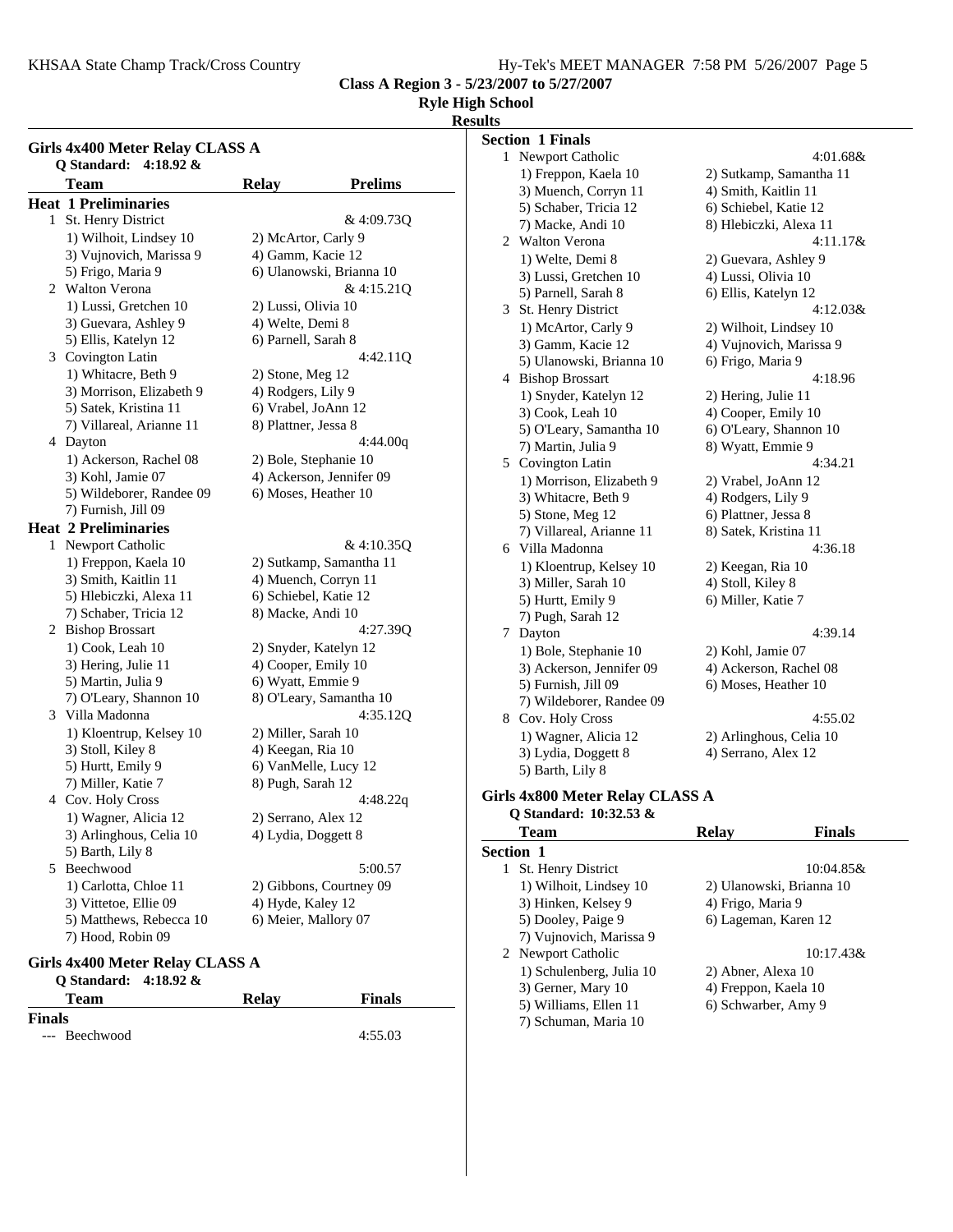9 Cov. Holy Cross 12.39

**Class A Region 3 - 5/23/2007 to 5/27/2007**

## **Ryle High School**

# **Results** 6 Smith, Brayson

|   | Section 1  (Girls 4x800 Meter Relay CLASS A)     |     |                                         |                |
|---|--------------------------------------------------|-----|-----------------------------------------|----------------|
|   | Team                                             |     | <b>Relay</b>                            | Finals         |
|   | 3 Walton Verona                                  |     |                                         | 10:20.24&      |
|   | 1) Welte, Demi 8                                 |     | 2) Lussi, Olivia 10                     |                |
|   | 3) Guevara, Ashley 9                             |     | 4) Cantrall, Chelsea 12                 |                |
|   | 5) Ellis, Katelyn 12                             |     | 6) Parnell, Sarah 8                     |                |
|   | 4 Bishop Brossart                                |     |                                         | 10:22.67&      |
|   | 1) Martin, Julia 9<br>3) Schilling, Christine 11 |     | 2) Wyatt, Emmie 9                       |                |
|   | 5) Hering, Julie 11                              |     | 4) Cooper, Emily 10<br>6) Cook, Leah 10 |                |
|   | 7) Murray, Melissa 10                            |     | 8) Heil, Jill 12                        |                |
|   | 5 Villa Madonna                                  |     |                                         | 10:30.62&      |
|   | 1) Kurzendoerfer, Katie 10                       |     | 2) Miller, Sarah 10                     |                |
|   | 3) Miller, Katie 7                               |     | 4) Stoll, Kiley 8                       |                |
|   | 5) Nemann, Chloe 9                               |     | 6) Lonnemann, Michelle 10               |                |
|   | 7) Pugh, Sarah 12                                |     | 8) VanMelle, Lucy 12                    |                |
|   | 6 Cov. Holy Cross                                |     |                                         | 10:52.92       |
|   | 1) Eifert, Ashley 9                              |     | 2) Barth, Lily 8                        |                |
|   | 3) Arlinghous, Celia 10                          |     | 4) Serrano, Alex 12                     |                |
|   | 5) Lydia, Doggett 8                              |     |                                         |                |
|   | 7 Ludlow                                         |     |                                         | 13:06.45       |
|   | 1) Abner, Vanessa 09                             |     | 2) Gaupel, Jennifer 11                  |                |
|   | 3) Laws, Jasmine 07                              |     | 4) Kidwell, Jessica 09                  |                |
|   | 5) Lancaster, Ashley 08                          |     |                                         |                |
|   | <b>Boys 100 Meter Dash CLASS A</b>               |     |                                         |                |
|   | Q Standard:<br>11.40 &                           |     |                                         |                |
|   | <b>Name</b>                                      | Yr  | <b>School</b>                           | <b>Prelims</b> |
|   | <b>Heat 1 Preliminaries</b>                      |     |                                         |                |
|   | 1 Ridder, Ben                                    |     | 11 Bishop Brossart                      | 12.04Q         |
|   | 2 Smith, Brayson                                 |     | 9 Cov. Holy Cross                       | 12.07Q         |
|   | 3 Little, Cole                                   |     | 9 Newport Catholic                      | 12.50q         |
|   | 4 Warren, Joe                                    |     | 8 Walton Verona                         | 12.60          |
|   | 5 Trimnell, Dustin                               | 11  | Dayton                                  | 12.79          |
|   | <b>Heat 2 Preliminaries</b>                      |     |                                         |                |
|   | 1 voorhees, johnny                               | 12  | St. Henry                               | 11.66Q         |
|   | 2 Patterson, Mitch                               |     | 10 Bishop Brossart                      | 12.01Q         |
|   | 3 Curcio, Joseph                                 |     |                                         |                |
|   |                                                  |     |                                         |                |
|   |                                                  |     | 10 Cov. Holy Cross                      | 12.80          |
|   | 4 Lewallen, Christian                            |     | 09 Dayton                               | 13.33          |
|   | 5 Rightmire, Zack                                | 7   | Villa Madonna                           | 14.44          |
|   | <b>Heat 3 Preliminaries</b>                      |     |                                         |                |
|   | 1 Hoffman, Ted                                   |     | 11 Walton Verona                        | 11.80Q         |
| 2 | Montooth, Joshua                                 |     | 10 Ludlow                               | 12.08Q         |
|   | 3 marx, nathan                                   |     | 12 St. Henry                            | 12.54q         |
|   | 4 Baumann, Daniel                                | 12  | Covington Latin                         | 12.86          |
|   | <b>Boys 100 Meter Dash CLASS A</b>               |     |                                         |                |
|   | Q Standard:<br>11.40 $&$                         |     |                                         |                |
|   | <b>Name</b>                                      |     | Yr School                               | Finals         |
|   | <b>Section 1 Finals</b>                          |     |                                         |                |
|   | 1 voorhees, johnny                               | 12  | St. Henry                               | 11.51          |
|   | 2 Hoffman, Ted                                   | 11- | <b>Walton Verona</b>                    | 11.56          |
|   | 3 Ridder, Ben                                    | 11  | <b>Bishop Brossart</b>                  | 11.99          |
|   | 4 Montooth, Joshua<br>5 Patterson, Mitch         |     | 10 Ludlow<br>10 Bishop Brossart         | 12.00<br>12.01 |

| 7 | Little, Cole                                                    | 9 Newport Catholic |                        | 12.60          |
|---|-----------------------------------------------------------------|--------------------|------------------------|----------------|
|   | 8 marx, nathan                                                  |                    | 12 St. Henry           |                |
|   | <b>Boys 200 Meter Dash CLASS A</b><br>Q Standard:<br>$23.25 \&$ |                    |                        |                |
|   | <b>Name</b>                                                     |                    | Yr School              | <b>Prelims</b> |
|   | <b>Heat 1 Preliminaries</b>                                     |                    |                        |                |
|   | 1 voorhees, johnny                                              |                    | 12 St. Henry           | 23.88Q         |
|   | 2 Gnotek, Kevin                                                 |                    | 12 Villa Madonna       | 24.99Q         |
|   | 3 Little, Cole                                                  |                    | 9 Newport Catholic     | 25.92          |
|   | 4 Baumann, Daniel                                               |                    | 12 Covington Latin     | 26.19          |
|   | 5 Trimnell, Dustin                                              | 11                 | Dayton                 | 27.56          |
|   | <b>Heat 2 Preliminaries</b>                                     |                    |                        |                |
|   | 1 Hoffman, Ted                                                  | 11                 | Walton Verona          | 24.02Q         |
|   | 2 Goyert, Simon                                                 |                    | 11 Bishop Brossart     | 24.78Q         |
| 3 | zilio, jason                                                    |                    | 12 St. Henry           | 25.50          |
|   | 4 Kleier, Jake                                                  |                    | 07 Ludlow              | 26.17          |
|   | 5 Smith, Brayson                                                |                    | 9 Cov. Holy Cross      | 27.11          |
|   | 6 Lewallen, Christian                                           | 09.                | Dayton                 | 27.54          |
|   | <b>Heat 3 Preliminaries</b>                                     |                    |                        |                |
|   | 1 Waters, Patrick                                               |                    | 12 Bishop Brossart     | 23.79Q         |
|   | 2 Montooth, Joshua                                              |                    | 10 Ludlow              | 25.01Q         |
|   | 3 Brockman, Brandon                                             |                    | 8 Walton Verona        | 25.40q         |
|   | 4 Kempton, Rob                                                  |                    | 11 Villa Madonna       | 25.43q         |
|   | 5 Curcio, Joseph                                                |                    | 10 Cov. Holy Cross     | 26.38          |
|   |                                                                 |                    |                        |                |
|   | 6 Rowland, Noel<br><b>Boys 200 Meter Dash CLASS A</b>           | 9.                 | Bellevue               | 29.07          |
|   | Q Standard:<br>23.25 &<br><b>Name</b>                           |                    | Yr School              | <b>Finals</b>  |
|   | <b>Section 1 Finals</b>                                         |                    |                        |                |
| 1 | voorhees, johnny                                                |                    | 12 St. Henry           | 23.34          |
|   | 2 Waters, Patrick                                               | 12                 | <b>Bishop Brossart</b> | 23.51          |
|   | 3 Hoffman, Ted                                                  |                    | 11 Walton Verona       | 23.77          |
|   | 4 Goyert, Simon                                                 |                    | 11 Bishop Brossart     | 24.23          |
|   | 5 Montooth, Joshua                                              |                    | 10 Ludlow              | 24.69          |
|   | 6 Gnotek, Kevin                                                 |                    | 12 Villa Madonna       | 24.93          |
| 7 | Brockman, Brandon                                               | 8                  | <b>Walton Verona</b>   | 25.33          |
| 8 | Kempton, Rob                                                    |                    | 11 Villa Madonna       | 25.68          |
|   | <b>Boys 400 Meter Dash CLASS A</b><br>Q Standard:<br>52.69 $\&$ |                    |                        |                |
|   | <b>Name</b>                                                     |                    | Yr School              | <b>Prelims</b> |
|   | <b>Heat 1 Preliminaries</b>                                     |                    |                        |                |
| 1 | Buller, Mitch                                                   | 11                 | Newport Catholic       | 54.06Q         |
| 2 | Baldridge, Jordan                                               | 11                 | <b>Bishop Brossart</b> | 54.93Q         |
| 3 | Norman, Luke                                                    | 10                 | Bellevue               | 58.25          |
| 4 | Becker, Brian                                                   | 10                 | Covington Latin        | 1:02.10        |
|   | 5 Wichmann, Gavin                                               |                    | 9 Villa Madonna        | 1:10.65        |
|   | <b>Heat 2 Preliminaries</b>                                     |                    |                        |                |
| 1 | Roessler, Dan                                                   |                    | 12 Bishop Brossart     | 53.98Q         |
| 2 | Brownfield, Ryan                                                | 11                 | Dayton                 | 54.98Q         |
| 3 | Heil, Elliot                                                    | 11                 | Newport Catholic       | 56.21q         |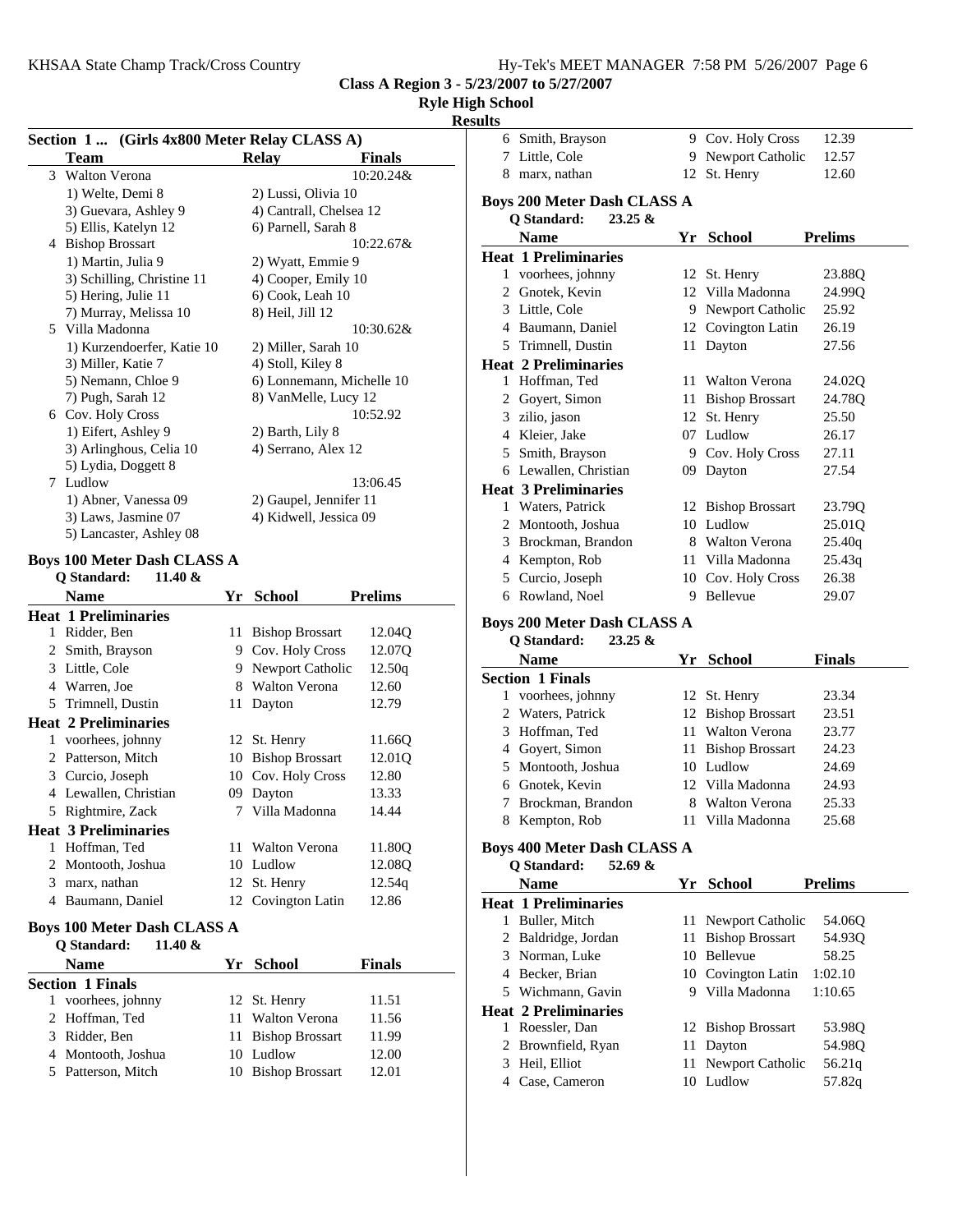**Class A Region 3 - 5/23/2007 to 5/27/2007**

| <b>Ryle High School</b> |  |
|-------------------------|--|
|-------------------------|--|

**Results**

| <b>Heat 2 Preliminaries </b><br>Name<br>5 Underwood, Andrew<br><b>Heat 3 Preliminaries</b><br>1 Gnotek, Kevin<br>2 Sartwell, John<br>3 emerson, ross<br>4 Trimnell, Dustin<br>5 Holloway, Michael<br>6 Adams, Dexter<br><b>Boys 400 Meter Dash CLASS A</b><br>Q Standard:<br>52.69 &<br>Name<br><b>Section 1 Finals</b><br>Gnotek, Kevin<br>2 Baldridge, Jordan<br>3 Buller, Mitch<br>4 Roessler, Dan<br>5 Brownfield, Ryan<br>6 Heil, Elliot<br>7 Sartwell, John<br>8 Case, Cameron<br><b>Boys 800 Meter Run CLASS A</b><br>Q Standard:<br>$2:04.69$ &<br><b>Name</b><br>Section 1 | 9  | (Boys 400 Meter Dash CLASS A)<br>Yr School<br><b>Walton Verona</b><br>12 Villa Madonna<br>12 Walton Verona<br>9 St. Henry<br>11 Dayton<br>10 Ludlow<br>10 Cov. Holy Cross<br>Yr School<br>12 Villa Madonna<br>11 Bishop Brossart<br>11 Newport Catholic<br>12 Bishop Brossart<br>11 Dayton<br>11 Newport Catholic<br>12 Walton Verona<br>10 Ludlow | <b>Prelims</b><br>59.46<br>53.22Q<br>56.72Q<br>58.40<br>59.14<br>1:01.44<br>1:12.38<br><b>Finals</b><br>51.86&<br>53.01<br>53.56<br>54.27<br>54.90<br>55.14<br>56.31<br>57.16 |
|-------------------------------------------------------------------------------------------------------------------------------------------------------------------------------------------------------------------------------------------------------------------------------------------------------------------------------------------------------------------------------------------------------------------------------------------------------------------------------------------------------------------------------------------------------------------------------------|----|----------------------------------------------------------------------------------------------------------------------------------------------------------------------------------------------------------------------------------------------------------------------------------------------------------------------------------------------------|-------------------------------------------------------------------------------------------------------------------------------------------------------------------------------|
|                                                                                                                                                                                                                                                                                                                                                                                                                                                                                                                                                                                     |    |                                                                                                                                                                                                                                                                                                                                                    |                                                                                                                                                                               |
|                                                                                                                                                                                                                                                                                                                                                                                                                                                                                                                                                                                     |    |                                                                                                                                                                                                                                                                                                                                                    |                                                                                                                                                                               |
|                                                                                                                                                                                                                                                                                                                                                                                                                                                                                                                                                                                     |    |                                                                                                                                                                                                                                                                                                                                                    |                                                                                                                                                                               |
|                                                                                                                                                                                                                                                                                                                                                                                                                                                                                                                                                                                     |    |                                                                                                                                                                                                                                                                                                                                                    |                                                                                                                                                                               |
|                                                                                                                                                                                                                                                                                                                                                                                                                                                                                                                                                                                     |    |                                                                                                                                                                                                                                                                                                                                                    |                                                                                                                                                                               |
|                                                                                                                                                                                                                                                                                                                                                                                                                                                                                                                                                                                     |    |                                                                                                                                                                                                                                                                                                                                                    |                                                                                                                                                                               |
|                                                                                                                                                                                                                                                                                                                                                                                                                                                                                                                                                                                     |    |                                                                                                                                                                                                                                                                                                                                                    |                                                                                                                                                                               |
|                                                                                                                                                                                                                                                                                                                                                                                                                                                                                                                                                                                     |    |                                                                                                                                                                                                                                                                                                                                                    |                                                                                                                                                                               |
|                                                                                                                                                                                                                                                                                                                                                                                                                                                                                                                                                                                     |    |                                                                                                                                                                                                                                                                                                                                                    |                                                                                                                                                                               |
|                                                                                                                                                                                                                                                                                                                                                                                                                                                                                                                                                                                     |    |                                                                                                                                                                                                                                                                                                                                                    |                                                                                                                                                                               |
|                                                                                                                                                                                                                                                                                                                                                                                                                                                                                                                                                                                     |    |                                                                                                                                                                                                                                                                                                                                                    |                                                                                                                                                                               |
|                                                                                                                                                                                                                                                                                                                                                                                                                                                                                                                                                                                     |    |                                                                                                                                                                                                                                                                                                                                                    |                                                                                                                                                                               |
|                                                                                                                                                                                                                                                                                                                                                                                                                                                                                                                                                                                     |    |                                                                                                                                                                                                                                                                                                                                                    |                                                                                                                                                                               |
|                                                                                                                                                                                                                                                                                                                                                                                                                                                                                                                                                                                     |    |                                                                                                                                                                                                                                                                                                                                                    |                                                                                                                                                                               |
|                                                                                                                                                                                                                                                                                                                                                                                                                                                                                                                                                                                     |    |                                                                                                                                                                                                                                                                                                                                                    |                                                                                                                                                                               |
|                                                                                                                                                                                                                                                                                                                                                                                                                                                                                                                                                                                     |    |                                                                                                                                                                                                                                                                                                                                                    |                                                                                                                                                                               |
|                                                                                                                                                                                                                                                                                                                                                                                                                                                                                                                                                                                     |    |                                                                                                                                                                                                                                                                                                                                                    |                                                                                                                                                                               |
|                                                                                                                                                                                                                                                                                                                                                                                                                                                                                                                                                                                     |    |                                                                                                                                                                                                                                                                                                                                                    |                                                                                                                                                                               |
|                                                                                                                                                                                                                                                                                                                                                                                                                                                                                                                                                                                     |    |                                                                                                                                                                                                                                                                                                                                                    |                                                                                                                                                                               |
|                                                                                                                                                                                                                                                                                                                                                                                                                                                                                                                                                                                     |    |                                                                                                                                                                                                                                                                                                                                                    |                                                                                                                                                                               |
|                                                                                                                                                                                                                                                                                                                                                                                                                                                                                                                                                                                     |    |                                                                                                                                                                                                                                                                                                                                                    |                                                                                                                                                                               |
|                                                                                                                                                                                                                                                                                                                                                                                                                                                                                                                                                                                     |    |                                                                                                                                                                                                                                                                                                                                                    |                                                                                                                                                                               |
|                                                                                                                                                                                                                                                                                                                                                                                                                                                                                                                                                                                     |    |                                                                                                                                                                                                                                                                                                                                                    |                                                                                                                                                                               |
|                                                                                                                                                                                                                                                                                                                                                                                                                                                                                                                                                                                     |    | Yr School                                                                                                                                                                                                                                                                                                                                          | <b>Finals</b>                                                                                                                                                                 |
|                                                                                                                                                                                                                                                                                                                                                                                                                                                                                                                                                                                     |    |                                                                                                                                                                                                                                                                                                                                                    |                                                                                                                                                                               |
| dooley, gordy                                                                                                                                                                                                                                                                                                                                                                                                                                                                                                                                                                       | 11 | St. Henry                                                                                                                                                                                                                                                                                                                                          | 1:59.49&                                                                                                                                                                      |
| 2 Stump, Andy                                                                                                                                                                                                                                                                                                                                                                                                                                                                                                                                                                       | 12 | <b>Bishop Brossart</b>                                                                                                                                                                                                                                                                                                                             | $2:01.92\&$                                                                                                                                                                   |
| 3 Stoll, Corey                                                                                                                                                                                                                                                                                                                                                                                                                                                                                                                                                                      |    | 10 Villa Madonna                                                                                                                                                                                                                                                                                                                                   | $2:02.89\&$                                                                                                                                                                   |
| 4 whitehead, michael                                                                                                                                                                                                                                                                                                                                                                                                                                                                                                                                                                |    | 10 St. Henry                                                                                                                                                                                                                                                                                                                                       | 2:04.30&                                                                                                                                                                      |
| 5 Clark, Taylor                                                                                                                                                                                                                                                                                                                                                                                                                                                                                                                                                                     |    | 11 Ludlow                                                                                                                                                                                                                                                                                                                                          | 2:04.88                                                                                                                                                                       |
| 6 Rumker, Brandon                                                                                                                                                                                                                                                                                                                                                                                                                                                                                                                                                                   |    | 12 Bishop Brossart                                                                                                                                                                                                                                                                                                                                 | 2:05.97                                                                                                                                                                       |
| 7 Egan, Kyle                                                                                                                                                                                                                                                                                                                                                                                                                                                                                                                                                                        |    | 12 Cov. Holy Cross                                                                                                                                                                                                                                                                                                                                 | 2:07.57                                                                                                                                                                       |
| 8 Welte, Cody                                                                                                                                                                                                                                                                                                                                                                                                                                                                                                                                                                       |    | 10 Walton Verona                                                                                                                                                                                                                                                                                                                                   | 2:08.36                                                                                                                                                                       |
| 9 Palmer, Evan                                                                                                                                                                                                                                                                                                                                                                                                                                                                                                                                                                      |    | 10 Walton Verona                                                                                                                                                                                                                                                                                                                                   | 2:10.92                                                                                                                                                                       |
| 10 Brownfield, Ryan                                                                                                                                                                                                                                                                                                                                                                                                                                                                                                                                                                 | 11 | Dayton                                                                                                                                                                                                                                                                                                                                             | 2:14.08                                                                                                                                                                       |
| 11 Norman, Luke                                                                                                                                                                                                                                                                                                                                                                                                                                                                                                                                                                     |    | 10 Bellevue                                                                                                                                                                                                                                                                                                                                        | 2:18.54                                                                                                                                                                       |
| Backscheider, Brennan                                                                                                                                                                                                                                                                                                                                                                                                                                                                                                                                                               | 10 | Villa Madonna                                                                                                                                                                                                                                                                                                                                      | 2:23.34                                                                                                                                                                       |
| 13 Gregory, Eric                                                                                                                                                                                                                                                                                                                                                                                                                                                                                                                                                                    |    | 9 Cov. Holy Cross                                                                                                                                                                                                                                                                                                                                  | 2:34.24                                                                                                                                                                       |
| 14 Gaunt, Anthony                                                                                                                                                                                                                                                                                                                                                                                                                                                                                                                                                                   |    | 09 Ludlow                                                                                                                                                                                                                                                                                                                                          | 2:35.35                                                                                                                                                                       |
| 15 Burgin, Curtis                                                                                                                                                                                                                                                                                                                                                                                                                                                                                                                                                                   | 09 | Dayton                                                                                                                                                                                                                                                                                                                                             | 3:03.60                                                                                                                                                                       |
|                                                                                                                                                                                                                                                                                                                                                                                                                                                                                                                                                                                     |    |                                                                                                                                                                                                                                                                                                                                                    |                                                                                                                                                                               |
| Q Standard:                                                                                                                                                                                                                                                                                                                                                                                                                                                                                                                                                                         |    |                                                                                                                                                                                                                                                                                                                                                    |                                                                                                                                                                               |
| Name                                                                                                                                                                                                                                                                                                                                                                                                                                                                                                                                                                                | Yr | <b>School</b>                                                                                                                                                                                                                                                                                                                                      | <b>Finals</b>                                                                                                                                                                 |
| Section 1                                                                                                                                                                                                                                                                                                                                                                                                                                                                                                                                                                           |    |                                                                                                                                                                                                                                                                                                                                                    |                                                                                                                                                                               |
| 1 dooley, gordy                                                                                                                                                                                                                                                                                                                                                                                                                                                                                                                                                                     | 11 | St. Henry                                                                                                                                                                                                                                                                                                                                          | 4:30.78&                                                                                                                                                                      |
| 2 whitehead, michael                                                                                                                                                                                                                                                                                                                                                                                                                                                                                                                                                                | 10 | St. Henry                                                                                                                                                                                                                                                                                                                                          | 4:34.89&                                                                                                                                                                      |
| Stoll, Corey                                                                                                                                                                                                                                                                                                                                                                                                                                                                                                                                                                        |    |                                                                                                                                                                                                                                                                                                                                                    | 4:37.88&                                                                                                                                                                      |
|                                                                                                                                                                                                                                                                                                                                                                                                                                                                                                                                                                                     |    |                                                                                                                                                                                                                                                                                                                                                    | 4:41.75                                                                                                                                                                       |
| 4 Couch, Justin                                                                                                                                                                                                                                                                                                                                                                                                                                                                                                                                                                     |    |                                                                                                                                                                                                                                                                                                                                                    | 4:42.38                                                                                                                                                                       |
| 5 Smith, Jake                                                                                                                                                                                                                                                                                                                                                                                                                                                                                                                                                                       |    |                                                                                                                                                                                                                                                                                                                                                    | 4:43.20                                                                                                                                                                       |
|                                                                                                                                                                                                                                                                                                                                                                                                                                                                                                                                                                                     |    |                                                                                                                                                                                                                                                                                                                                                    | 4:57.81                                                                                                                                                                       |
| 6 McIntyre, Justin                                                                                                                                                                                                                                                                                                                                                                                                                                                                                                                                                                  |    |                                                                                                                                                                                                                                                                                                                                                    | 4:59.03                                                                                                                                                                       |
|                                                                                                                                                                                                                                                                                                                                                                                                                                                                                                                                                                                     |    | <b>Boys 1600 Meter Run CLASS A</b><br>4:41.19 &<br>Enzweiler, Eric                                                                                                                                                                                                                                                                                 | 10 Villa Madonna<br>10 Ludlow<br>Covington Latin<br>11 -<br>11 Walton Verona<br>9 Bishop Brossart<br>Webster, Dave<br><b>Bishop Brossart</b><br>11                            |

| 9 Egan, Kyle           | 12 Cov. Holy Cross 4:59.57  |         |
|------------------------|-----------------------------|---------|
| 10 Fuller, Andrew      | 12 Cov. Holy Cross          | 5:01.98 |
| 11 Cauhorn, Chris      | 9 Villa Madonna             | 5:07.89 |
| 12 Peterson, Trevin    | 8 Walton Verona             | 5:12.99 |
| 13 Bagiatsalief, Bruno | 11 Bellevue                 | 5:15.15 |
| 14 Grothaus, Jared     | 11 Newport Catholic 5:23.58 |         |
| 15 Niemer, Alex        | 10 Newport Catholic 5:32.64 |         |
| 16 Gaunt, Anthony      | 09 Ludlow                   | 5:47.99 |
| 17 Schoulthies, Abe    | Dayton                      | 5:48.98 |
|                        |                             |         |

# **Boys 3200 Meter Run CLASS A**

| Q Standard: 10:30.36 & |  |  |
|------------------------|--|--|
|------------------------|--|--|

|                  | <b>Name</b>         | Yr  | <b>School</b>                | <b>Finals</b> |
|------------------|---------------------|-----|------------------------------|---------------|
| <b>Section 1</b> |                     |     |                              |               |
|                  | 1 dooley, gordy     | 11. | St. Henry                    | 10:11.98&     |
|                  | 2 dwyer, eric       |     | 12 St. Henry                 | 10:17.97&     |
| 3                | Haire, Justin       | 10  | Bishop Brossart 10:21.08&    |               |
|                  | 4 McIntyre, Justin  | 11  | Walton Verona                | 10:23.22&     |
|                  | 5 Couch, Justin     | 10  | Ludlow                       | 10:33.95      |
|                  | 6 Smith, Jake       |     | 11 Covington Latin 10:48.75  |               |
| 7                | Birkenhauer, Adam   | 9   | Bishop Brossart 10:58.59     |               |
|                  | 8 Cauhorn, Chris    | 9   | Villa Madonna 11:17.99       |               |
| 9                | Bagiatsalief, Bruno |     | 11 Bellevue                  | 11:34.80      |
|                  | 10 Egan, Kyle       |     | 12 Cov. Holy Cross 11:36.56  |               |
| 11               | Fuller, Andrew      |     | 12 Cov. Holy Cross 11:38.26  |               |
|                  | 12 Campbell, Shane  |     | 10 Walton Verona 11:45.21    |               |
|                  | 13 Niemer, Alex     |     | 10 Newport Catholic 12:58.52 |               |
|                  | 14 Grothaus, Jared  |     | 11 Newport Catholic13:02.18  |               |

### **Boys 110 Meter Hurdles CLASS A Q Standard: 16.08 &**

| Q Standard: | 16.0 |
|-------------|------|
|-------------|------|

|    | <b>Name</b>                 |    | Yr School            | <b>Prelims</b> |
|----|-----------------------------|----|----------------------|----------------|
|    | <b>Heat 1 Preliminaries</b> |    |                      |                |
|    | Hansman, Matt               |    | 12 Bishop Brossart   | & 15.900       |
|    | 2 Hoffman, Ted              |    | 11 Walton Verona     | 16.520         |
|    | 3 Hunninghake, Derek        |    | 10 Bellevue          | 17.20O         |
| 4  | saunders, adam              |    | 12 St. Henry         | 20.50q         |
|    | 5 Meyer, Adam               | 9. | Newport Catholic     | 22.98g         |
|    | <b>Heat 2 Preliminaries</b> |    |                      |                |
| 1  | Schmidt, Zach               |    | 12 Bishop Brossart   | & 15.440       |
|    | 2 Niedzielski, Michael      |    | 12 Newport Catholic  | 17.04Q         |
| 3. | MacAdams, Zach              |    | <b>Walton Verona</b> | 18.84Q         |
|    | --- sutter, michael         |    | 10 St. Henry         | DO             |
|    | --- Mitchel, Adam           |    | 10 Cov. Holy Cross   | DO             |
|    |                             |    |                      |                |

# **Boys 110 Meter Hurdles CLASS A**

|   | 16.08 &<br>O Standard:  |    |                     |               |
|---|-------------------------|----|---------------------|---------------|
|   | <b>Name</b>             | Yr | School              | <b>Finals</b> |
|   | <b>Section 1 Finals</b> |    |                     |               |
| 1 | Schmidt, Zach           |    | 12 Bishop Brossart  | $15.51\&$     |
|   | 2 Hansman, Matt         |    | 12 Bishop Brossart  | 15.76&        |
|   | 3 Hoffman, Ted          |    | 11 Walton Verona    | 16.50         |
|   | 4 Niedzielski, Michael  |    | 12 Newport Catholic | 17.08         |
|   | 5 Hunninghake, Derek    |    | 10 Bellevue         | 17.23         |
|   | 6 MacAdams, Zach        |    | Walton Verona       | 18.82         |
|   | saunders, adam          |    | 12 St. Henry        | 20.43         |
|   |                         |    |                     |               |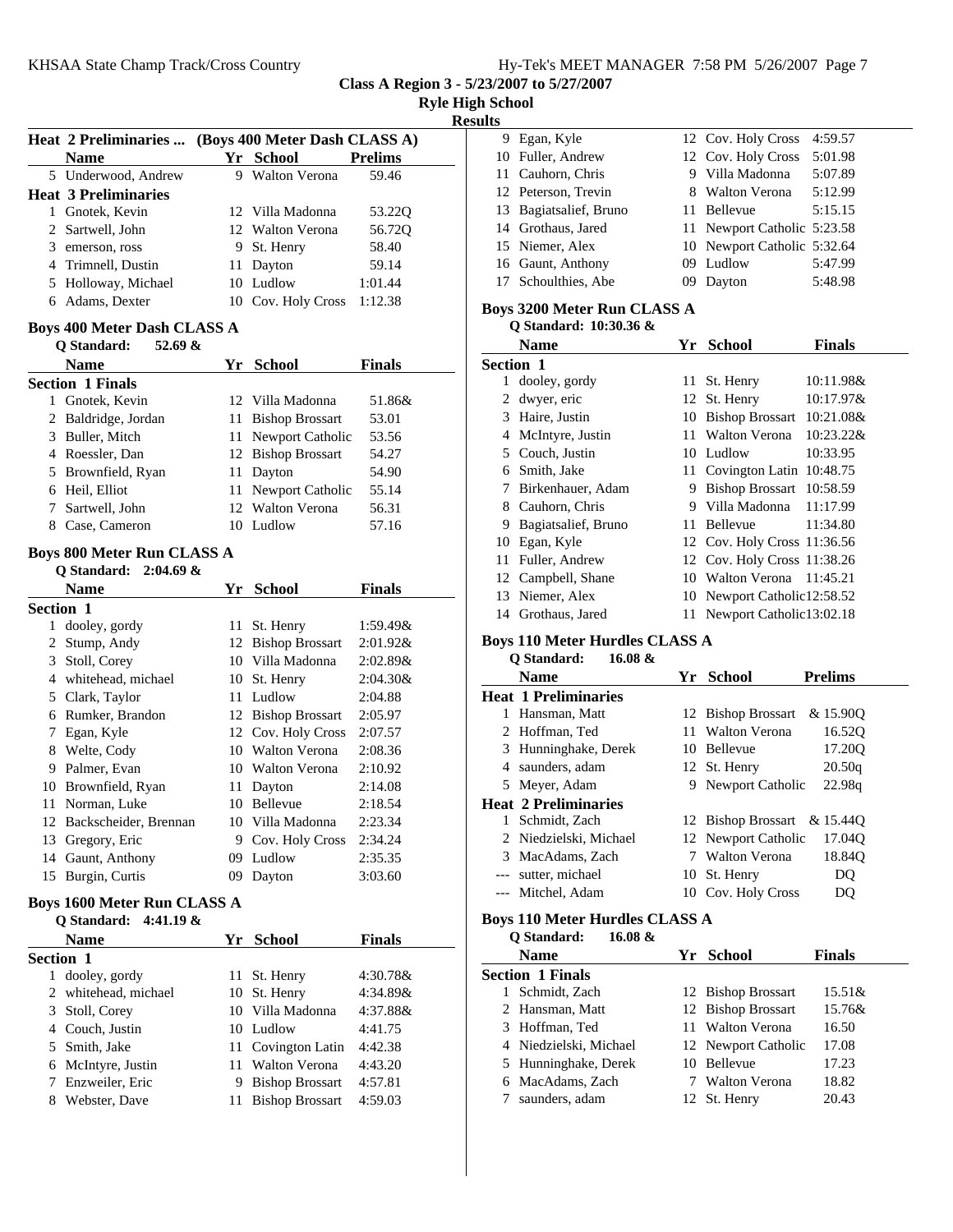| Hy-Tek's MEET MANAGER 7:58 PM 5/26/2007 Page 8 |  |  |
|------------------------------------------------|--|--|
|------------------------------------------------|--|--|

**Class A Region 3 - 5/23/2007 to 5/27/2007**

| <b>Ryle High School</b> |  |
|-------------------------|--|
|-------------------------|--|

**Results**

|                  |                                                    |                                           |                | resuns         |
|------------------|----------------------------------------------------|-------------------------------------------|----------------|----------------|
|                  | Section 1 Finals  (Boys 110 Meter Hurdles CLASS A) |                                           |                | 4              |
|                  | <b>Name</b>                                        | Yr School                                 | <b>Finals</b>  |                |
|                  | 8 Meyer, Adam                                      | 9 Newport Catholic                        | 22.63          |                |
|                  | <b>Boys 300 Meter Hurdles CLASS A</b>              |                                           |                |                |
|                  | Q Standard:<br>$42.56 \&$                          |                                           |                | 5              |
|                  | <b>Name</b>                                        | Yr School                                 | <b>Prelims</b> |                |
|                  | <b>Heat 1 Preliminaries</b>                        |                                           |                |                |
|                  | 1 voorhees, johnny                                 | 12 St. Henry                              | & 41.76Q       |                |
|                  | 2 Hansman, Matt                                    | 12 Bishop Brossart                        | & 42.48Q       | 6              |
|                  | 3 Iott, Nick                                       | 11 Villa Madonna                          | 47.36Q         |                |
|                  | 4 Dixon, Koby                                      | 8 Walton Verona                           | 49.54          |                |
|                  | 5 Mitchel, Adam                                    | 10 Cov. Holy Cross                        | 50.07          |                |
|                  | 6 Meyer, Adam                                      | 9 Newport Catholic                        | 56.27          |                |
|                  | <b>Heat 2 Preliminaries</b>                        |                                           |                | 7              |
|                  | 1 Schmidt, Zach                                    | 12 Bishop Brossart                        | & 41.65Q       |                |
|                  | 2 sutter, michael                                  | 10 St. Henry                              | 43.65Q         |                |
|                  | 3 Hunninghake, Derek                               | 10 Bellevue                               | 44.89Q         |                |
|                  | 4 Niedzielski, Michael                             | 12 Newport Catholic                       | 45.55q         | <b>Boys</b>    |
|                  | 5 MacAdams, Zach                                   | 7 Walton Verona                           | 48.06q         |                |
|                  | 6 Tewes, Nate                                      | 11 Cov. Holy Cross                        | 51.61          |                |
|                  | <b>Boys 300 Meter Hurdles CLASS A</b>              |                                           |                | Secti          |
|                  | Q Standard:<br>42.56 &                             |                                           |                | 1              |
|                  | <b>Name</b>                                        | Yr School                                 | <b>Finals</b>  |                |
|                  | <b>Section 1 Finals</b>                            |                                           |                |                |
|                  | 1 Schmidt, Zach                                    | 12 Bishop Brossart                        | 41.43&         |                |
|                  | 2 Hansman, Matt                                    | 12 Bishop Brossart                        | 41.81&         |                |
|                  | 3 voorhees, johnny                                 | 12 St. Henry                              | 43.17          | $\overline{c}$ |
|                  | 4 sutter, michael                                  | 10 St. Henry                              | 43.74          |                |
|                  | 5 Hunninghake, Derek                               | 10 Bellevue                               | 44.34          |                |
|                  | 6 Niedzielski, Michael                             | 12 Newport Catholic                       | 46.21          |                |
|                  | 7 MacAdams, Zach                                   | 7 Walton Verona                           | 46.32          | 3              |
|                  | 8 Iott, Nick                                       | 11 Villa Madonna                          | 48.34          |                |
|                  |                                                    |                                           |                |                |
|                  | <b>Boys 4x100 Meter Relay CLASS A</b>              |                                           |                |                |
|                  | <b>Q</b> Standard:<br>45.49 $\&$                   |                                           |                |                |
|                  | Team                                               | <b>Relay</b>                              | <b>Finals</b>  | 4              |
| <b>Section 1</b> |                                                    |                                           |                |                |
| 1                | <b>Bishop Brossart</b>                             |                                           | 46.15          |                |
|                  | 1) Ridder, Ben 11                                  | 2) Schmidt, Zach 12                       |                |                |
|                  | 3) Roessler, Dan 12                                | 4) Waters, Patrick 12                     |                | 5              |
|                  | 5) Goyert, Simon 11                                | 6) Moore, Matt 11                         |                |                |
|                  | 7) Patterson, Mitch 10                             | 8) Moss, Brett 12                         |                |                |
|                  | 2 Newport Catholic                                 |                                           | 47.87          |                |
|                  | 1) Hamilton, Ian 11<br>3) Niedzielski, Michael 12  | 2) Schaefer, Corey 10<br>4) Bell, Paul 12 |                |                |
|                  | 5) Heil, Elliot 11                                 | 6) Little, Cole 9                         |                |                |
|                  | 7) Grosser, Zach 10                                | 8) Buller, Mitch 11                       |                |                |
|                  | 3 Walton Verona                                    |                                           | 48.65          |                |
|                  | 1) Harper, Mitch 11                                | 2) Brock, Evan 8                          |                |                |
|                  | 3) Warren, Joe 8                                   | 4) Brockman, Brandon 8                    |                |                |
|                  | 5) Sartwell, John 12                               | 6) Underwood, Andrew 9                    |                |                |
|                  |                                                    |                                           |                |                |
|                  |                                                    |                                           |                |                |
|                  |                                                    |                                           |                |                |
|                  |                                                    |                                           |                |                |
|                  |                                                    |                                           |                |                |
|                  |                                                    |                                           |                |                |
|                  |                                                    |                                           |                |                |
|                  |                                                    |                                           |                |                |

|   | 4 St. Henry District      | 49.50                  |
|---|---------------------------|------------------------|
|   | 1) zilio, jason 12        | 2) kahmann, phil 9     |
|   | 3) marx, nathan 12        | 4) reiger, chris 9     |
|   | 5) jordan, tyler 9        | 6) farr, tyler 9       |
|   | 7) emerson, ross 9        | 8) saunders, adam 12   |
|   | 5 Cov. Holy Cross         | 53.19                  |
|   | 1) Curcio, Joseph 10      | 2) Tewes, Nate 11      |
|   | 3) Benard, Patrick 11     | 4) Sketch, Casey 10    |
|   | 5) Smith, Brayson 9       | 6) Herald, Brad 10     |
|   | 6 Villa Madonna           | 53.36                  |
|   | 1) Iott, Nick 11          | 2) Kallmeyer, Chris 10 |
|   | 3) Wright, Scott 9        | 4) Rightmire, Zack 7   |
|   | 5) Herold, Johnny 11      | 6) Wichmann, Gavin 9   |
|   | 7) Kallmeyer, Sean 9      | 8) Block, Daniel 9     |
| 7 | Dayton                    | 58.06                  |
|   | 1) Adams, Richard 12      | 2) Trent, Jimmy 11     |
|   | 3) Lewallen, Christian 09 | 4) Turner, Simon 12    |
|   | 5) Burgin, Curtis 09      | 6) Schoulthies, Abe 09 |

## **Boys 4x200 Meter Relay CLASS A**

**Q Standard: 1:34.54 &**

|                  | Team                      | <b>Relay</b>               | <b>Finals</b> |
|------------------|---------------------------|----------------------------|---------------|
| <b>Section 1</b> |                           |                            |               |
|                  | 1 Bishop Brossart         |                            | 1:35.32       |
|                  | 1) Roessler, Dan 12       | 2) Waters, Patrick 12      |               |
|                  | 3) Patterson, Mitch 10    | 4) Ridder, Ben 11          |               |
|                  | 5) Moore, Matt 11         | 6) Baldridge, Jordan 11    |               |
|                  | 7) Schmidt, Zach 12       | 8) Goyert, Simon 11        |               |
| 2                | Newport Catholic          |                            | 1:39.03       |
|                  | 1) Buller, Mitch 11       | 2) Niedzielski, Michael 12 |               |
|                  | 3) Bell, Paul 12          | 4) Hamilton, Ian 11        |               |
|                  | 5) Heil, Elliot 11        | 6) Little, Cole 9          |               |
|                  | 7) Grosser, Zach 10       | 8) Schaefer, Corey 10      |               |
| 3                | St. Henry District        |                            | 1:40.57       |
|                  | 1) zilio, jason 12        | 2) marx, nathan 12         |               |
|                  | 3) reiger, chris 9        | 4) kahmann, phil 9         |               |
|                  | 5) emerson, ross 9        | 6) farr, tyler 9           |               |
|                  | 7) saunders, adam 12      | 8) jordan, tyler 9         |               |
|                  | 4 Cov. Holy Cross         |                            | 1:48.91       |
|                  | 1) Tewes, Nate 11         | 2) Sketch, Casey 10        |               |
|                  | 3) Benard, Patrick 11     | 4) Curcio, Joseph 10       |               |
|                  | 5) Smith, Brayson 9       | 6) Mitchel, Adam 10        |               |
| 5                | Dayton                    |                            | 2:01.65       |
|                  | 1) Lewallen, Christian 09 | 2) Trent, Jimmy 11         |               |
|                  | 3) Adams, Richard 12      | 4) Burgin, Curtis 09       |               |
|                  | 5) Schoulthies, Abe 09    | 6) Turner, Simon 12        |               |
|                  | <b>Walton Verona</b>      |                            | <b>DNF</b>    |
|                  | 1) Sartwell, John 12      | 2) Welte, Cody 10          |               |
|                  | 3) Brockman, Brandon 8    | 4) Harper, Mitch 11        |               |
|                  | 5) Warren, Joe 8          | 6) Brock, Evan 8           |               |
|                  | Villa Madonna             |                            | DQ            |
|                  | 1) Cook, Mike 12          | 2) Kempton, Rob 11         |               |
|                  | 3) Duggan, TJ 10          | 4) Gnotek, Kevin 12        |               |
|                  | 5) Iott, Nick 11          | 6) Herold, Johnny 11       |               |
|                  | 7) Stoll, Corey 10        | 8) Wright, Scott 9         |               |